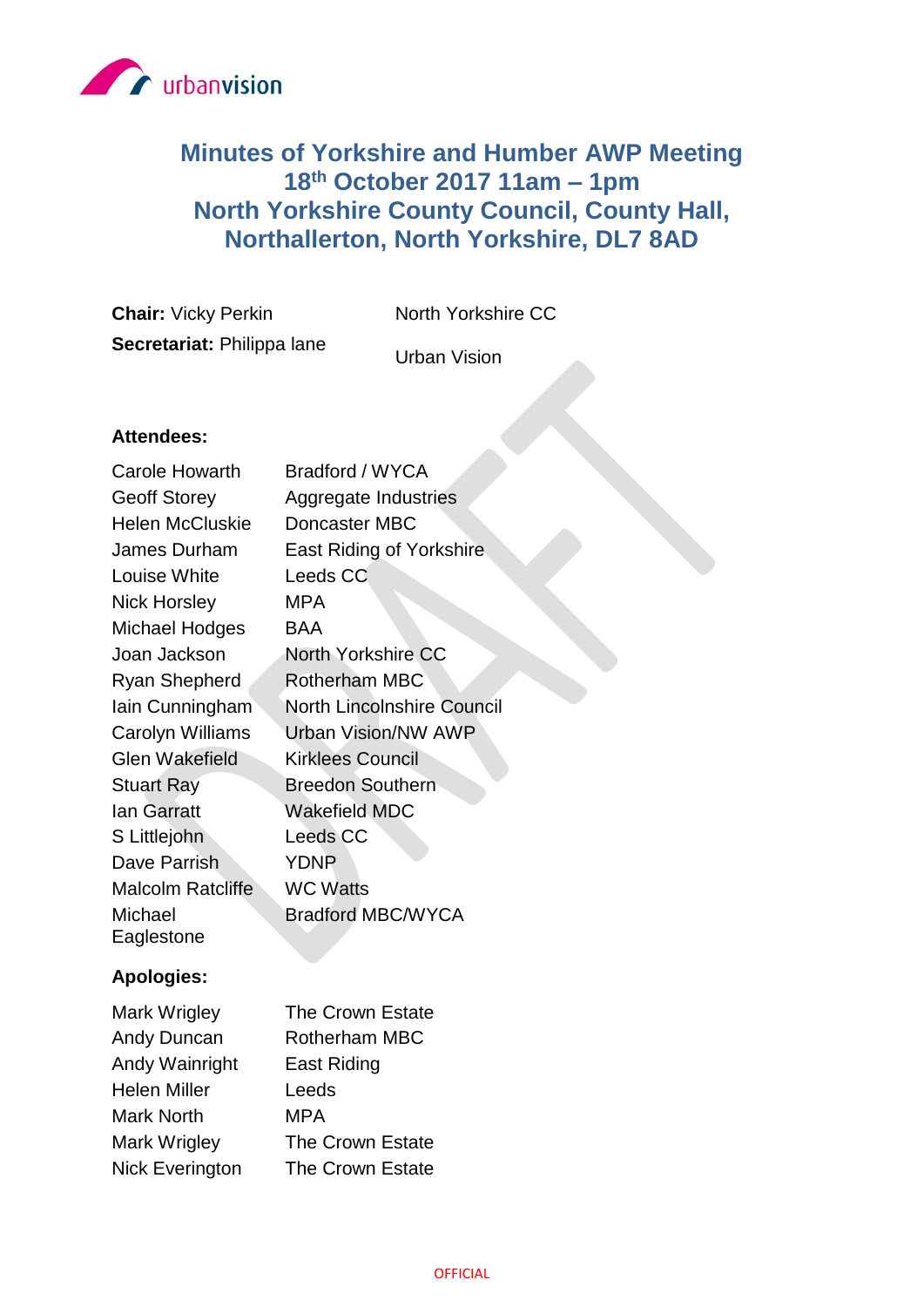| Rebecca Harrison      | York CC                                |
|-----------------------|----------------------------------------|
| <b>Chris Hanson</b>   | <b>Sheffield CC</b>                    |
| <b>Richard Holmes</b> | Sheffield                              |
| David Atkinson        | Lafarge Tarmac                         |
| lan King              | <b>North East Lincolnshire Council</b> |
| James Barker          | <b>Kirklees Council</b>                |
| <b>Roger Gray</b>     | <b>Hull City Council</b>               |

| <b>Item</b> | <b>Description</b>                                                                                                                                             |
|-------------|----------------------------------------------------------------------------------------------------------------------------------------------------------------|
| 1.          | Introductions and apologies                                                                                                                                    |
| 2.          | Minutes and actions of last meeting                                                                                                                            |
| 3.          | Draft AM 2017 – Discussion and approval of final report                                                                                                        |
| 4           | Progress on Local Aggregate Assessments (2016 data)<br>East Riding and Hull Aggregates Background Paper<br>Humber Area Local Aggregates Assessment (2015 Data) |
| 5.          | National Coordinating Group - update                                                                                                                           |
| 6.          | Communities and Local Government – update                                                                                                                      |
| 7.          | Crown Estate update                                                                                                                                            |
| 8.          | Industry update                                                                                                                                                |
| 9.          | MPAs update                                                                                                                                                    |
| 10.         | <b>AOB</b>                                                                                                                                                     |
| 11.         | Date of next meeting                                                                                                                                           |

#### **1) Introduction and apologies**

Vicky Perkin (VP) – Welcomed everyone to the meeting and invited Any Other Business to be discussed at the end

Malcolm Ratcliffe (MR) – requested that Item 5: update from National Coordinating Group meeting be brought forward for discussion as the first Item at the meeting.

## **2) Minutes and actions of last meeting**

VP – Invited comments. Two typos were raised.

#### **5) National Coordinating Group – update**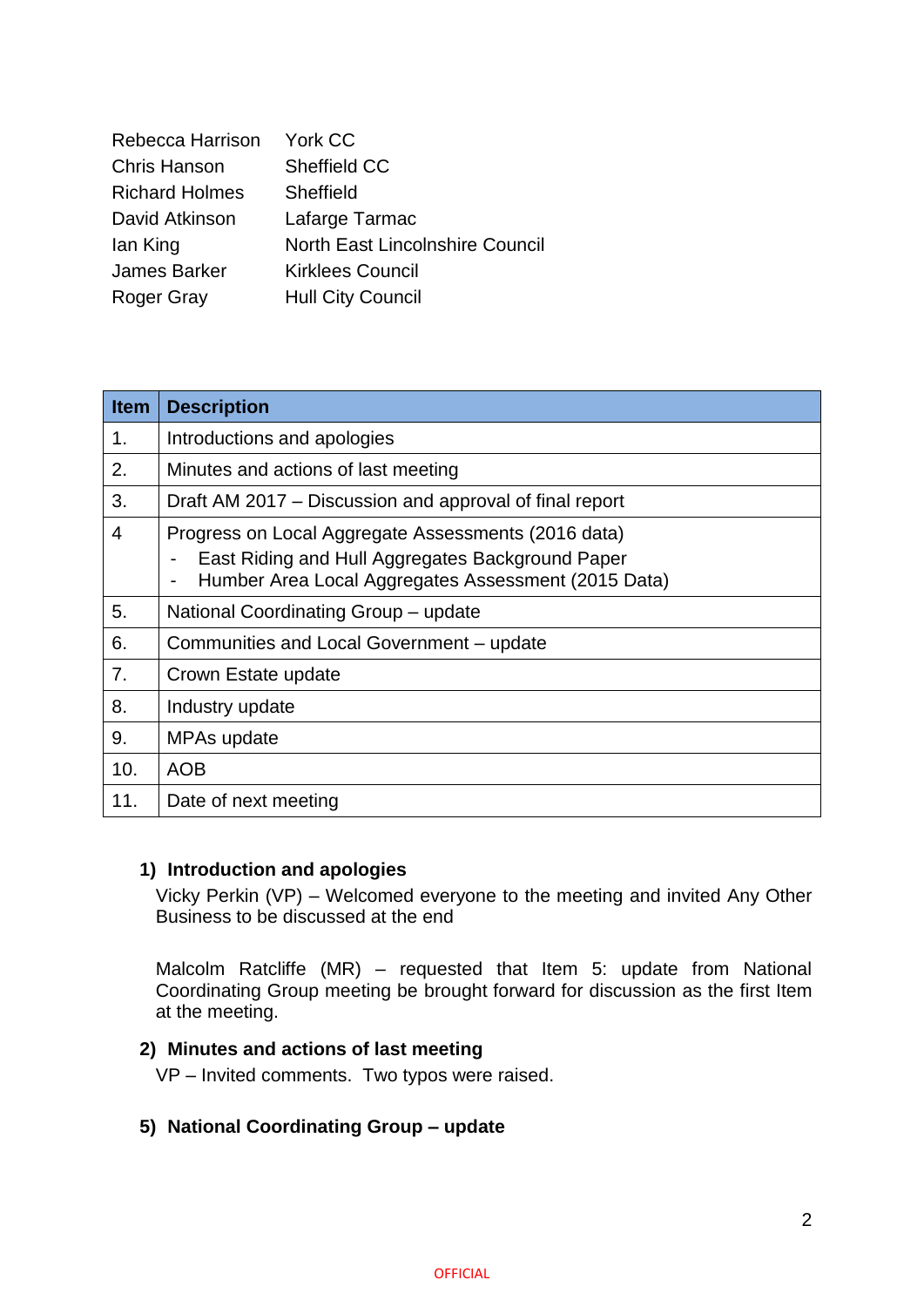VP provided an update of the recent National Coordinating Group meeting held on 11<sup>th</sup> October 2017. The meeting was attended by all AWP Chairs, Secretaries, Industry representatives, BGS and CLG. The discussion centred on the approach of CLG to the AWPs and those present raised their critical issues for CLG to take back to Ministers. The current minerals resource at CLG is 0.3 FTE of Vicky Engelke's time and a small amount of Peter Latham's time. Eamon Mythen is no longer involved with minerals matters.

Nick Horsley (NH) – Also attended the meeting and explained that CLG were there to listen. There was a unified approach from AWPs and Industry raising the key issues of:

- Funding
- Need for AMRI and 4-yearly surveys
- Need to identify forward looking apportionments
- Importance of MASS

VP – the link between housing growth, infrastructure and the minerals industry was made to CLG, as well as the risk of there being no financial commitment to the AWP contracts. It was noted that there is currently a disconnect politically with housing need and minerals requirements.

Carolyn Williams (CW) – Chair of NW AWP, also attended the meeting and said that the NWAWP is sending a letter to CLG to confirm the need to continue the AWPs. The Statement of Common Ground proposed in the new housing white paper will have implications for minerals and waste planning because areas like Greater Manchester will need to agree with areas where minerals are imported from. Raised with CLG that this would be very difficult without MASS.

VP – asked which other AWPs had written to CLG?

CW – South East and East Midlands

VP – suggested that a letter from all the AWPs might be useful and that this should include data on such issues as the amount of aggregates needed for work on infrastructure projects like the work on the A1 and replenishment rates.

VP and NH – The length of time it takes planning applications to go through the system was raised. If pre-application work is included, this can take 10-15 years and sites cannot be 'turned on and off', it is a slow process with little flexibility. In addition, production capacity is diminishing.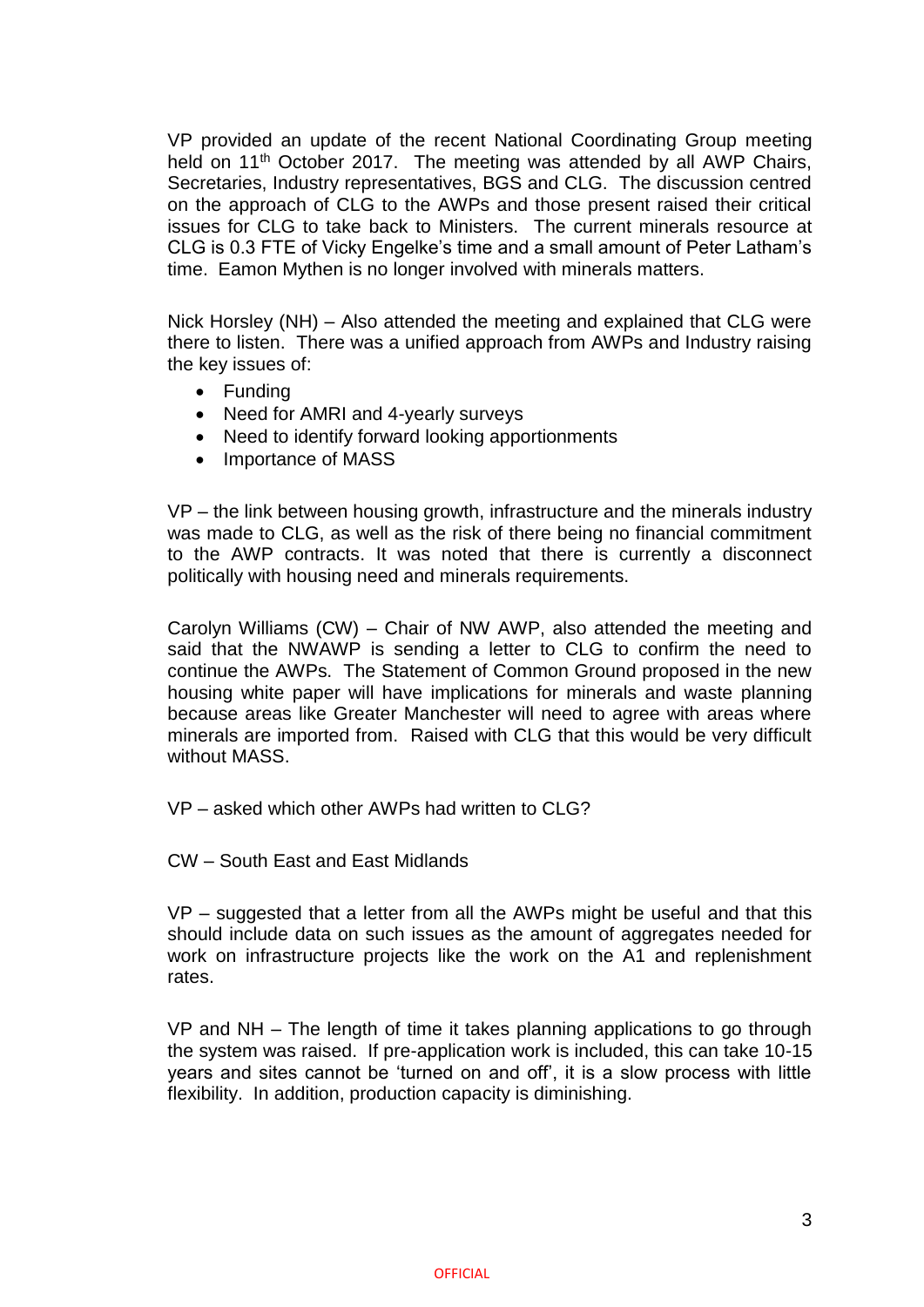MR – Only relying on a 10-year average risks under-provision and applications on unallocated sites coming forward, there must be a way of identifying a formula for a new apportionment.

CW – Explained that a formula for a new apportionment was discussed at NCG and CLG would welcome any ideas on how this could be done.

NH – The increasing cost of projects in light of a decrease in minerals and the impact on public finance was raised. Replenishment rates of aggregates are low: 60% for sand and gravel, whilst crushed rock looks healthy but currently includes reserves at Glensanda that will drop out of the 10-year supply and this will have a large impact.

CW – Production capacity was raised as important.

NH – Other minerals were raised, e.g. dimension stone. CLG said that NPPF is scheduled for review although no big changes are proposed.

Carole Howarth (CH) – awareness at the Combined Authority of the connection between minerals, housing and infrastructure was being raised.

NH – This connection needs to be made by other bodies and does not feel that Heads of Planning understand the importance of safeguarding urban minerals infrastructure.

**ACTION – PL will circulate final minutes of the NCG meeting once these are available.**

**ACTION – VP to liaise with other AWP Chairs regarding a letter to CLG to raise aggregate issues.**

#### **3) Draft AM2017**

Philippa Lane (PL) – provided an update, including recent amendments by Helen McCluskie (HMc) of Doncaster.

HMc - explained that the updates were due to a quarry changing hands and the new operator being happier than the old one to provide improved information. This has revealed a much healthier picture.

MR – asked what impact the closure of Finningly Quarry would have?

HMc – Answered that with the improved data the impact of the closure would be less than feared.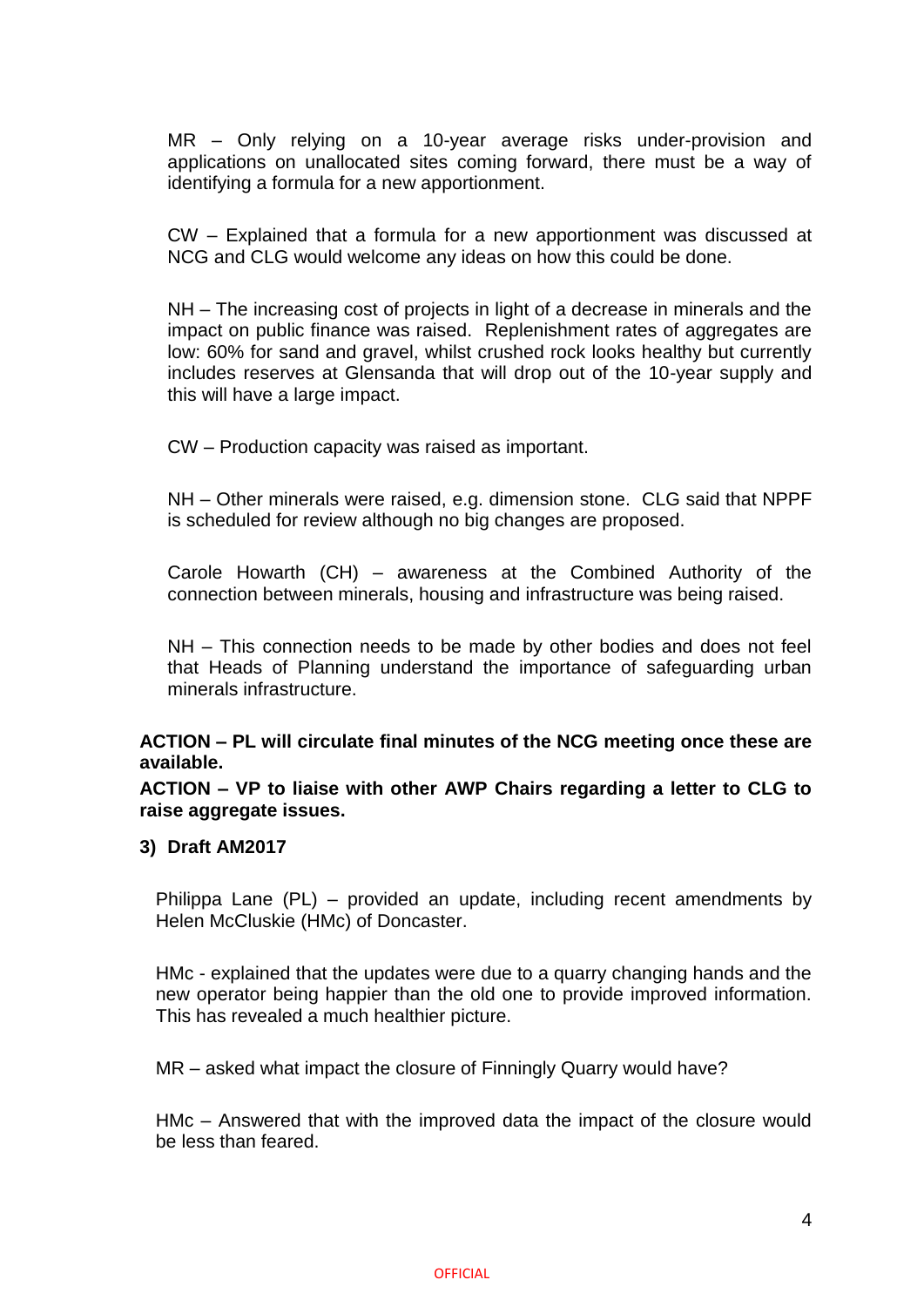Dave Parrish (DP) – Table 4.5, Horton Quarry is permitted until 2042 for extraction of Limestone and High PSV Stone.

Michael Eaglestone (ME) – Barton Quarry now operated by Breedon Northern.

Iain Cunningham (IC) – Table 6.5 – South Ferriby is all industrial chalk. Manton Quarry, limestone, should be added to the table.

Ian Garratt (IG) – Page 25, Park Balk Farm Quarry end date is 2023. Page 24, Darrington Quarry end date is 2029.

Michael Hodges (MH) – Page 24, Dunsville Quarry should be Breedon Southern. Holme Hall Quarry should also be Breedon Southern.

Glen Wakefield (GW) – Add Forge Lane Quarry to table 5.5: sand and gravel, end date – 2024, active and in Kirklees.

MH – Add Duckett Hill Quarry to Table 4.5: Limestone, end date 2042, Breedon North, NYCC.

Louise White (LW) – Page 23, Arthington Quarry end date is 2042, Britannia Quarry is 2042, Hawksworth Quarry is included twice – leave in as Odda Quarry. Odda Lane Quarry end date is 2042. Howley Park Quarry end date is 2042. LW will contact PL regarding end dates of other quarries.

VP – Thanked members for the amendments and suggested a 1-week turnaround for comments on a final draft AWP Report and then it will be approved.

#### **4) Progress on Local Aggregate Assessments (2016 data)**

James Durham (JD) and IC – reported that the Humber Area LAA (2015 data) had been circulated for approval.

MR – explained that he could not accept a 3-year average figure being used for forward planning as this is just an indicator. He considers that the 10-year average should be the basis of forecasting and that the LAA should be amended to reflect this. This is also the MPA view. MR requested that the AWP record that Authorities and Industry have given different opinions and do not agree. He does not want a precedent to be set.

CW – does not consider this to be an issue as in this case the 3-year average is higher than the 10-year average and the use of the 3 years for forecasting would be explained within the LAA.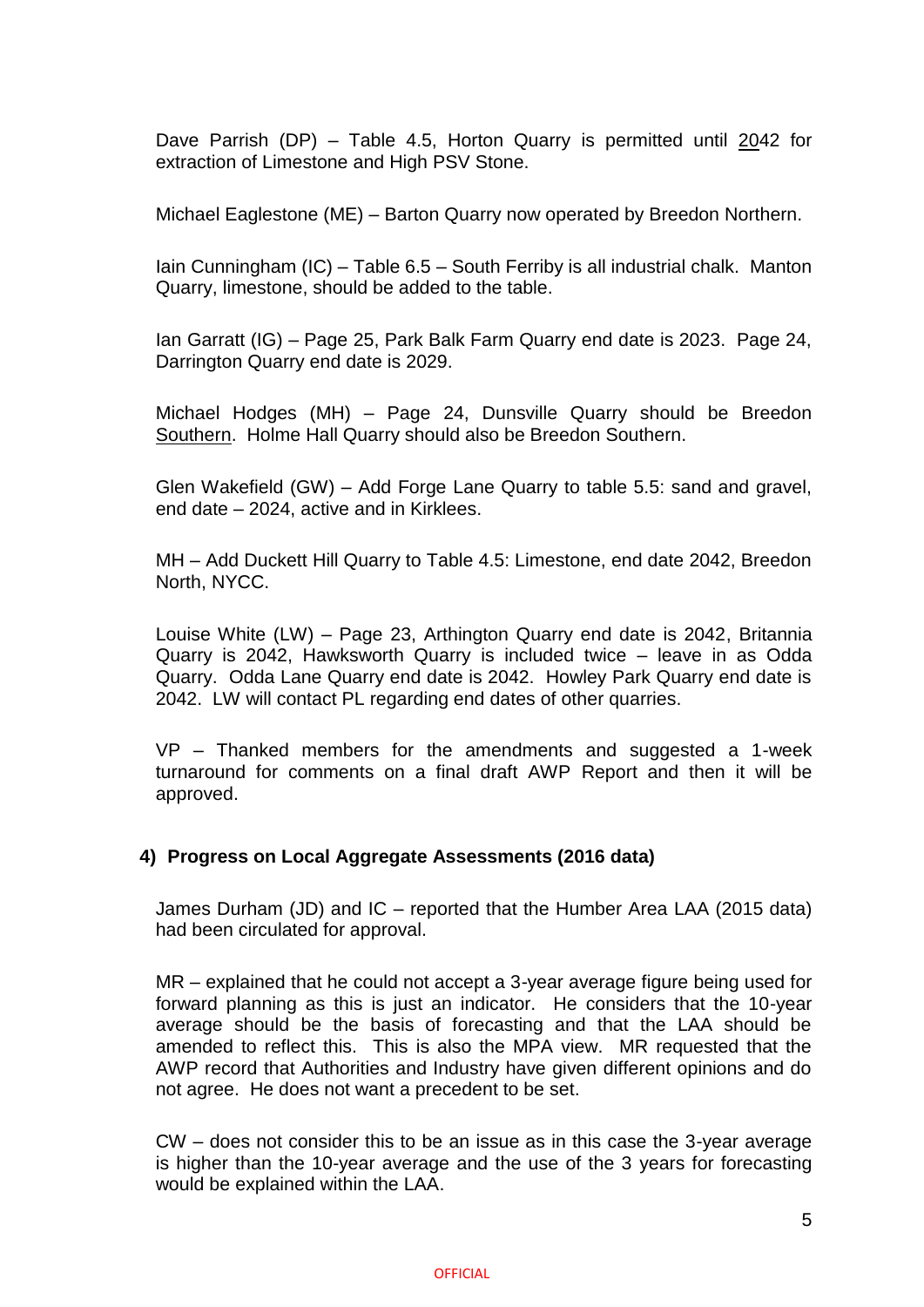JD – explained that the 3-year average is higher than the pre-recession figure and that the background paper to the LAA provides information on different calculations.

MR – requested additional time for a final review of the LAA, to which JD agreed. A timescale of 10 working days was agreed.

VP – established that all other AWP members were happy with the LAA.

MR, on behalf of W Clifford Watts, stated that he was of a dissenting view to the AWP and is opposed to the use of the 3-year average sales figure as a proxy for an aggregates forecast.

#### **ACTION – MR to provide further comments to JD on this matter within 10 working days**

CH – Raised the issue that LAAs are out of step with one another in terms of timetabling.

VP – agreed that in an ideal world LAAs would be produced at the same time but circumstances impact on the ability to produce these on time.

GS – suggested that the real test would be at a Hearing if old data was used.

Joan Jackson (JJ) – Explained that the NYCC 2015 LAA had been published and work is ongoing on the 2016 LAA.

HMc – The Rotherham and Doncaster LAA has been circulated. PL confirmed that this would be circulated to the AWP for comments.

#### **ACTION – PL to circulate Doncaster and Rotherham LAA to AWP Members**

CH – Consultation has been done on the West Yorkshire LAA and this will be taken to the portfolio holder in December for ratification. Key issues include landings at wharfs on the Humber which have seen a big increase from 2015 to 2016. There is potential for aggregates to be moved from YDNP to Leeds and the possibility of it moving onwards by rail to Bradford needs to be flagged up.

#### **6) CLG update**

PL – explained that there was no specific update from CLG but that the information under Item 5 was relevant for this time.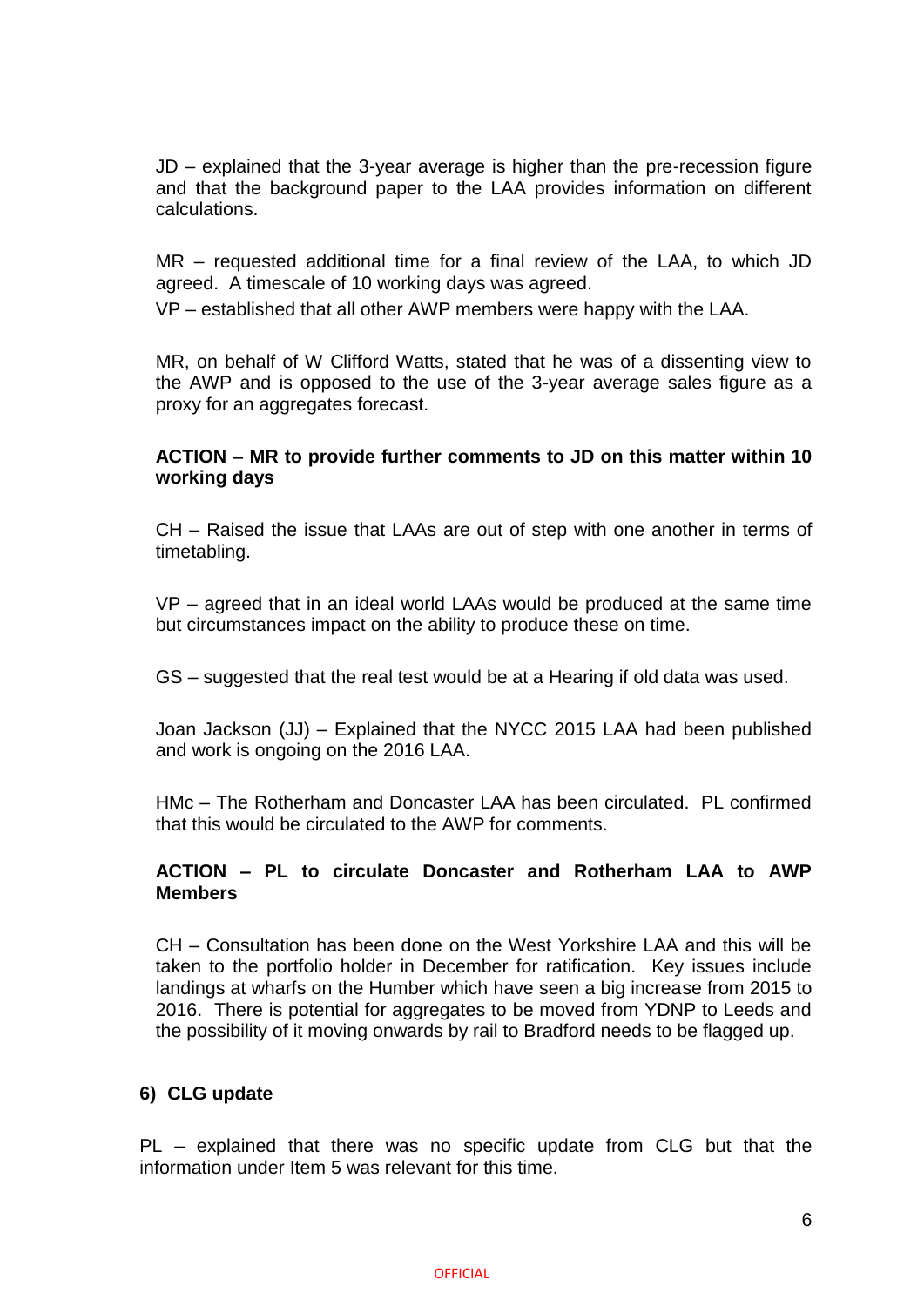## **7) Crown Estates Update**

No update

#### **8) Industry update**

NH – The NCG meeting is the main news. A paper on the long term supply of aggregates was circulated previously . A regional perspective on this has been requested but MPA are not sure this is possible, although they are looking into this.

#### **9) MPA Updates**

VP – North Yorkshire CC Plan has made it through Executive and submission is planned for November.

IC – North Lincolnshire are working on a new Local Plan to 2036. An awareness raising exercise has been done and Issues and Options are expected soon. They are also considering stakeholder events. Approximately 10 sites have been submitted so far as part of a call for sites.

GW – Kirklees EiP on minerals issues will be in November. There are 2 Inspectors, one for M&W matters and one for all other matters. The MIQs have been received by the Council.

CH – Bradford have adopted their Core Strategy and are progressing their Allocations plan.

HMc – Doncaster were expecting to consult on a local Plan in July but the housing figures were challenged and they are waiting for a decision on this.

IG – No change at Wakefield from previous report. Commencing a review but this will be housing-focussed.

LW – Leeds - recalculation of housing targets has impacted on the Site Allocations Plan. The EiP for other areas can progress, but not for housing. The recalculation has a potential impact on the LAA. Looking to review the minerals plan next year.

JD – East Riding are refining their plan and expect Preferred Submission Revision in early 2018.